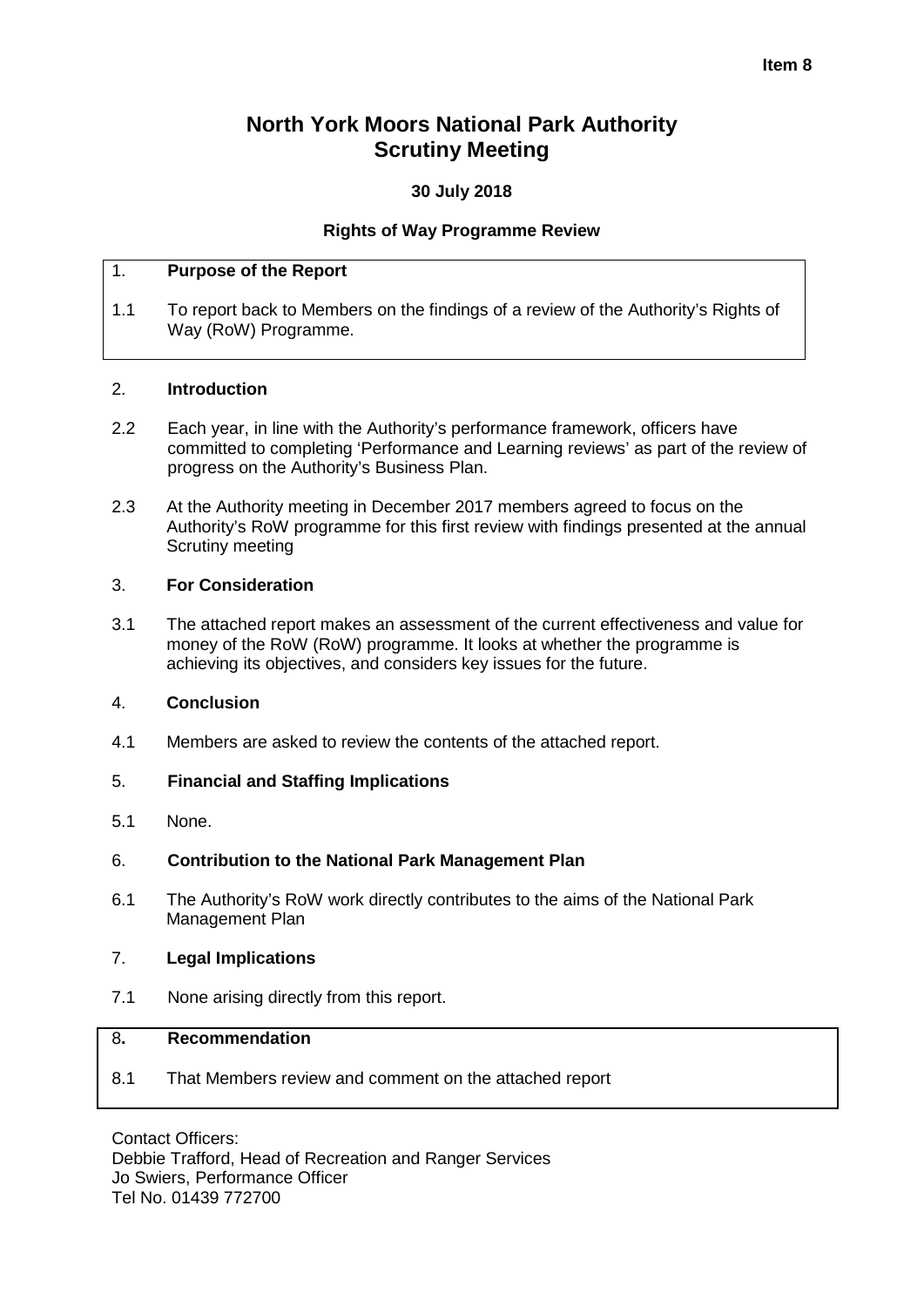# **Performance and Learning Review of the Authority's RoW Programme**

#### **The Issues**

### **What are the specific issues that the review has been set up to consider?**

- 1. The review was set up to look at the performance of the Authority's RoW Programme in particular since the programme experienced a reduction in resources in 2014.
- 2. The aim is to:
	- Take a snapshot of how the programme is currently being delivered,
	- Assess whether the programme is meeting its targets
	- Consider how the programme can best be delivered in the future

### **Why do the Issues matter?**

- 3. The Authority's RoW work is its single biggest area of investment in direct delivery 'on the ground.' The programme covers 2,200km of public RoW and in surveys features as the top priority of both residents and visitors to the National Park. In the 2016 Visitors Survey, 86% of visitors stated that they were visiting the National Park to go for a walk.
- 4. The NPA does not have a statutory responsibility to deliver RoW maintenance; this lies with North Yorkshire County Council and Redcar and Cleveland Council. However, the importance of a well maintained RoW network in contributing to National Park purposes is well recognised and the Authority has committed significant resources over the years to providing a network that meets the needs of visitors and residents.

### **Current Performance**

#### **How is the service currently being delivered?**

- 5. For 50 years the National Park has worked hard to improve the quality of the public RoW network. It is a hugely complex task managing a 2200km network with 13,000 individual structures such as gates, bridges and stiles
- 6. Between 2006 and 2016 the Authority delivered a steady increase in the quality of RoW in the National Park. The graph below illustrates:



*NB the 85% figure for 2016/17 was an average taken from two BVPI surveys carried out that year (in May and November). The last figure recorded (in November 2016) was 80% and the next surveys are due to take place later this year.*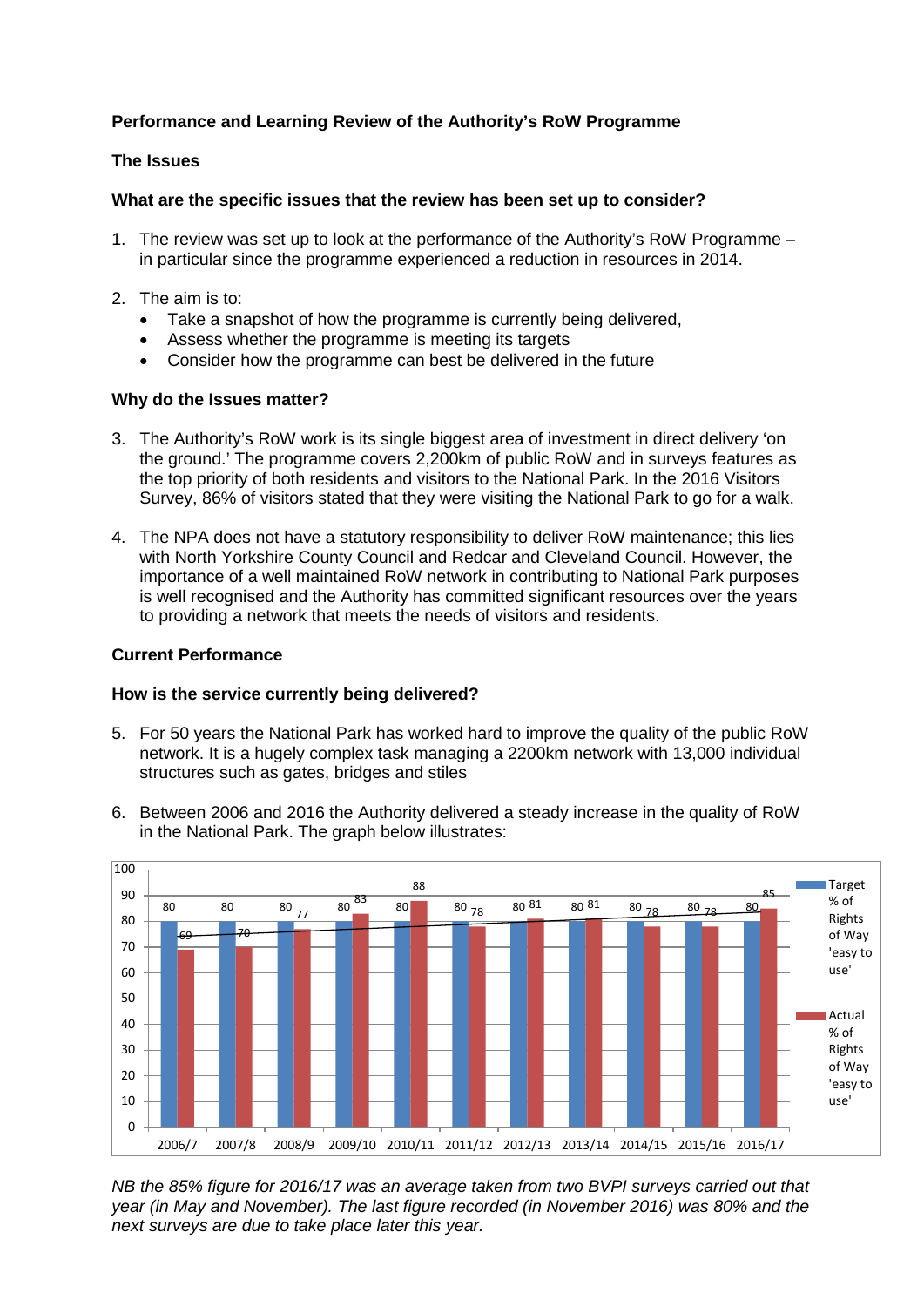- 7. In 2015, in the face of reduced resources, the Authority resolved to focus on maintaining current standards, consolidating the improvements that have been achieved and continuing to offer the public a good quality of RoW network.
- 8. In response to the DEFRA grant reduction, in 2014/15, very significant changes were made to the numbers of paid staff delivering RoW work, which saw the team reduced by 7 full time equivalents. The changes were as follows;
	- An increase in the number of Ranger areas from 3 to 4 with a similar increase in the number of Senior Ranger posts;
	- 3 Ranger posts made redundant:
	- 8 Field staff posts made redundant and replaced with 4 Maintenance Ranger posts;
	- Technical Public RoW Officer post made redundant;
	- Maintenance Rangers to receive additional 'people' support from teams of volunteers who would develop their practical skills. This change was in line with the Volunteer Strategy:
	- The Maintenance Ranger job role revised. In replacing field staff they were given more responsibility and freedom to plan their own work
- 9. Must explain increase in effort from apps and vols led to no reduction in resource compared with noughties. The aim was to minimise the impact of the changes on public enjoyment with a move away from maintaining the whole network to a clear focus on the most used part of the network. The reductions in ranger staff were mitigated by the 'boots on the ground' of increased apprentice and volunteer numbers. These increases mean that the numbers working on RoW are comparable to the levels in 2000.
- 10. It was estimated in 2015 that by focussing on the 60% of current work which relates to the most popular routes and those most important to local communities, around 90% of use would be unaffected.
- 11. There are now 24.2 Full Time Equivalent staff currently spending approximately 70% of their time working on the RoW Programme. This includes 12 full time apprentices, 2 Apprentice Supervisors, four Maintenance Rangers, and four Senior Ranger posts whose duties extend well beyond RoW work. This means that 14% of the 124 FTE posts within the Authority are committed to RoW work.
- 12. In January 2018, selected Level 3 apprentices formally became Apprentice Rangers. They work as part of the area ranger teams, developing their skills in RoW maintenance, communications, partnership working, customer service and management.
- 13. In addition it's estimated that volunteers provide approximately 300 volunteer days per month of input to the RoW programme, every month throughout the year i.e. a total of 3,600 volunteer days annually. One of the most valuable volunteer assets is the established groups, such as the Hobs and the Coasties. See Annex A for case study – Volunteer Groups.
- 14. These changes and their impact on the roles and responsibilities of rangers are summarised on the next page.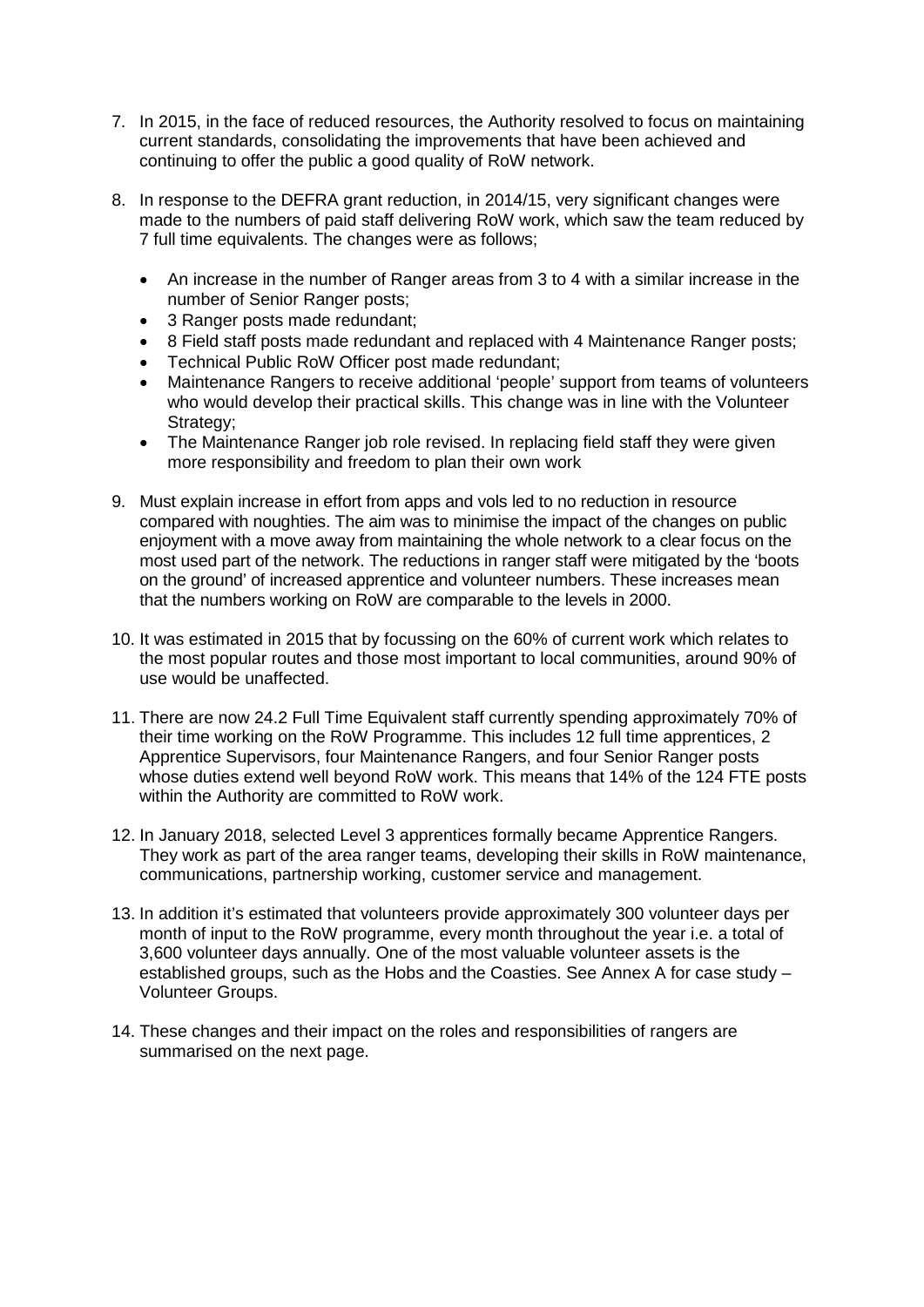**Figure 1**: Prior (left) and current staffing arrangements (right)

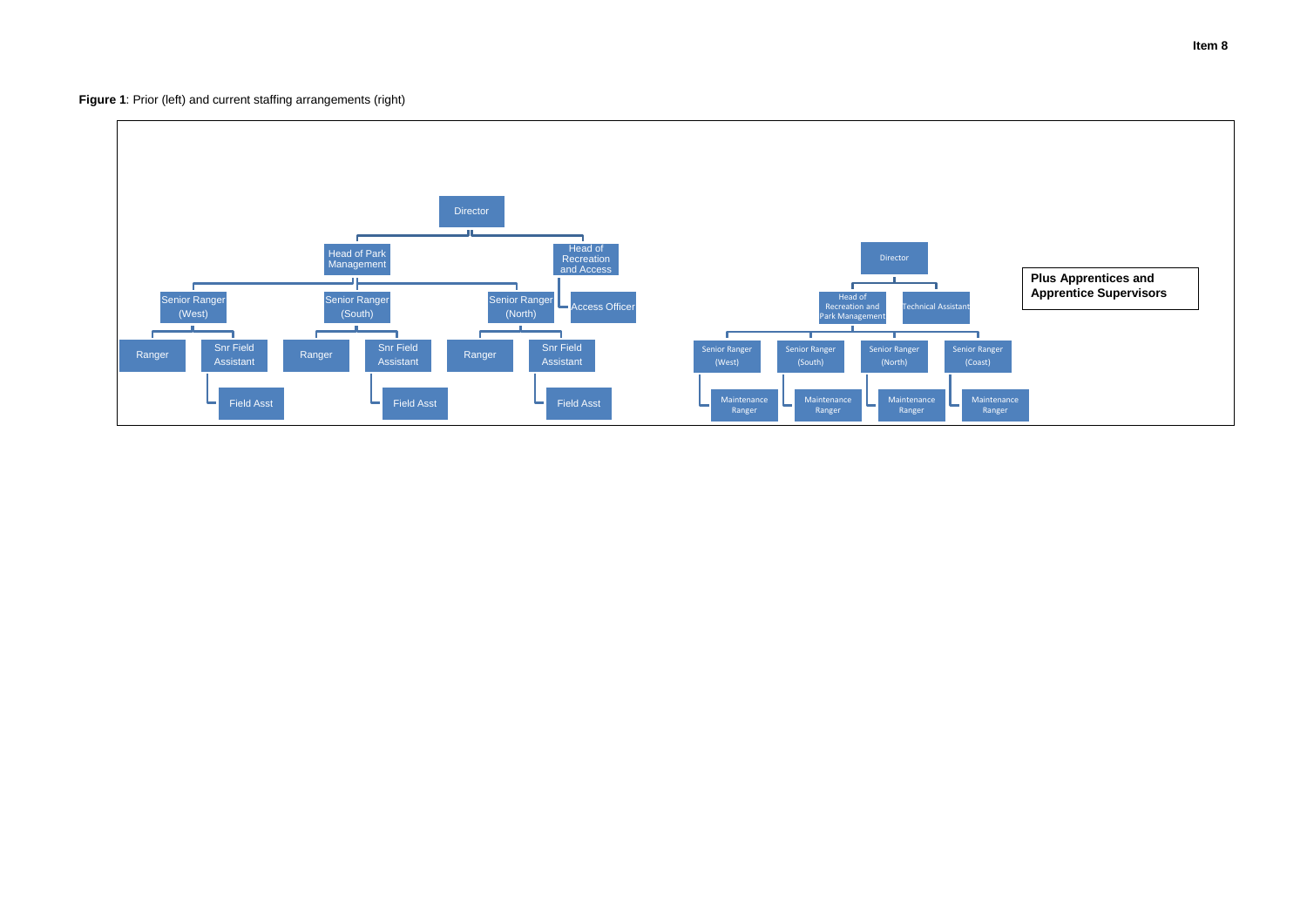#### **Is The Programme Meeting Its Targets?**

#### **What are we** *supposed* **to be achieving (i.e. what are our current objectives, targets, standards etc.)?**

- 15. The Authority's Business plan sets out two key objectives related to RoW in the National Park:
	- **U2**. Manage, maintain and improve public RoW and other priority access routes in the National Park. *Targets: 80% of public RoW easy to use; At least 90% user satisfaction with RW.*
	- **U3.** Improve the accessibility to landscapes of the National Park. *Targets: Cleveland Way is stile-free by end of Business Plan period; Additional 5km of RoW network each year accessible for disabled people.*

#### *Note – performance against the targets associated with Business Plan objective U3 is being addressed separately by NPA officers and the Authority will be updated separately at a later date about this very important area.*

16. In addition, the RoW Programme facilitates a number of other key objectives in the Business Plan. From increasing the number of volunteer days offered to supporting local businesses and delivering excellent customer service, the quality of the National Park's RoW influences the achievement of a wide range of Authority objectives.

#### **What are we** *actually* **achieving?**

17. In relation to objective U2 above, for the past five years the RoW 'ease of use' survey results have been around the 80% mark. Despite the reduction in programme resources in 2014, to date the standard of the ease of use results has been maintained.



- 18. In relation to satisfaction, in the 2017 RoW user survey, 99% of users rated their visit as 'Enjoyable or Very Enjoyable'.
- 19. It is notable that the ease of use survey results steadily increased from 2006/7, reaching a peak of 88% in 2010/11. Since then, results have remained steady at or just below 80%. The 2016/7 result of 85% looks to be an anomaly. The BVPI ease of use survey is based on random selection of routes within the National Park, and is conducted for the NPA by local Rambler group volunteers.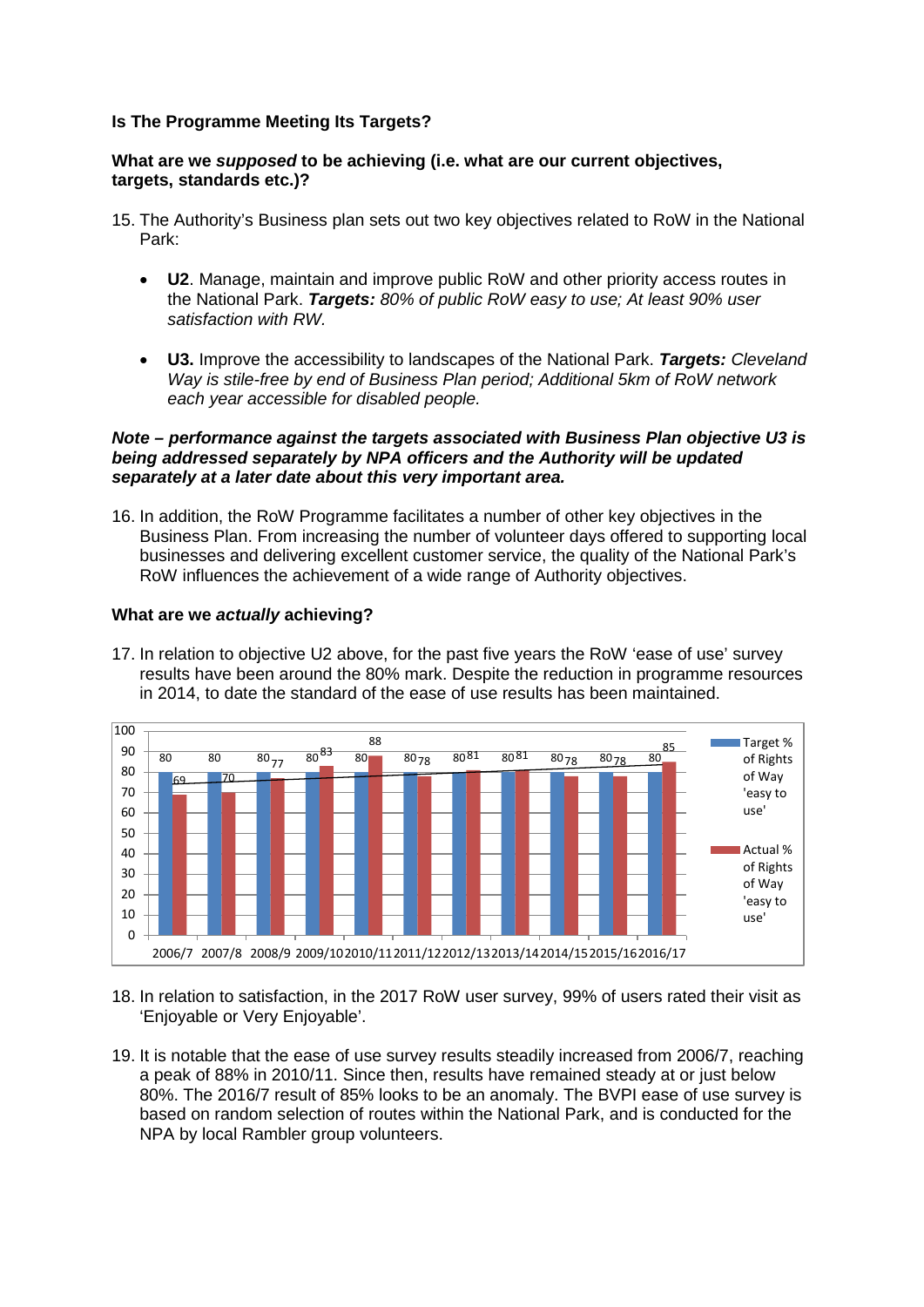20. The programme is currently meeting its targets. The 2016/7 BVPI score should be viewed as an unexpectedly high score. The five years to 2023 are expected to see the BVPI ease of use score, based on the current assessment system, declining from 80% to high 70%. It is important to note that in 2014 Members and Directors agreed in principle that RoW work should prioritise the most popular paths. However because BVPI measures performance against ease of use on a random selection of paths, the principle of prioritisation was not formally adopted. This report will recommend that this performance indicator is amended in order to measure performance against our stated priorities.

## **How much is it costing?**

21. The table below provides a summary of costs associated with the programme.

|         | <b>Budget excluding</b><br>staff costs | <b>Staff costs</b> | <b>BVPI score (ease)</b><br>of use survey) |
|---------|----------------------------------------|--------------------|--------------------------------------------|
| 2014/15 | £190,000                               | £643,000           | 80%                                        |
| 2015/16 | £246,000                               | £656,000           | 80%                                        |
| 2016/17 | £263,000                               | £657,000           | 85%                                        |
| 2017/18 | £199,000                               | £650,000           |                                            |
| 2018/19 | £203,000                               | £681,000           |                                            |

Overview:

- 22. . In summary, the budgets associated with RoW management also deliver general access management, capital works on car parks and toilets, Voluntary Rangers, tools, equipment, H&S and vehicles. These budgets have been steadily reduced over the past five years – and the Ranger Service has often closed the Financial Year with underspend. Previous years' austerity has caused an accumulation of works that are required on RoW, toilets, car parks and premises, all affecting the RoW budget in future years. A future £20k/year will be committed to the RoW budgets from 19/20 and this will be spent on improving promoted routes.
- 23. Voluntary Rangers a low cost resource; the budget for travel claims is regularly significantly underspent. VRs have suggested that if the NPA were claiming back VAT on their claims, they would be more inclined to submit the claim because it would benefit us. This budget has been combined with the main volunteer travel budget so that claims can be processed more efficiently by one team.

#### **Evaluation**

#### **How do our current costs and performance compare to other bodies providing the same type of service?**

24. Every year all the English National Park Authorities share their data on RoW ease of use – the table below sets out these results for the last six years. (What these figures don't show is the level of priority attached to RoW work in each of the National Parks and related levels of resources attached to programmes. This varies widely between Authorities too). Unfortunately the figures are no longer validated.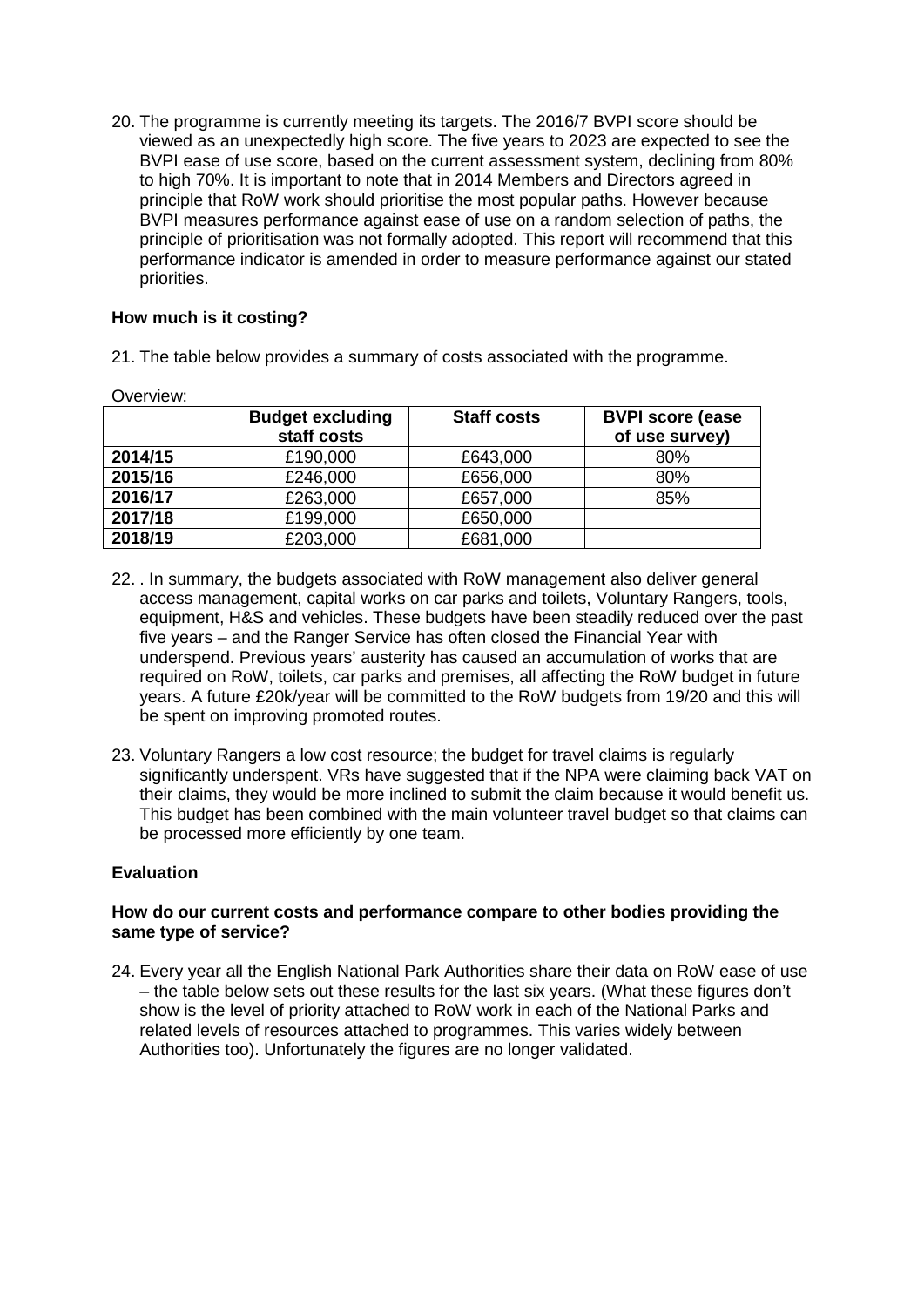|                 |                         | 2011/12                  | 2012/13 | 2013/14                 | 2014/15 | 2015/16 | 2016/17 | <b>Mean</b> |
|-----------------|-------------------------|--------------------------|---------|-------------------------|---------|---------|---------|-------------|
| 1               | <b>Peak District</b>    | 93%                      | 91%     | 90%                     | 89%     | 89%     | 92%     | 91          |
|                 |                         |                          |         |                         |         |         |         |             |
| $\overline{2}$  | Exmoor                  | 95%                      | 82%     | 86%                     | 90%     | 93%     | 96%     | 90          |
| 3               | <b>Yorkshire Dales</b>  | 89%                      | 87%     | 90%                     | 93%     | 88%     | 88%     | 89          |
| 4               | Dartmoor                | 95%                      | 94%     | 93%                     | 85%     | 83%     | 79%     | 88          |
| 5               | South Downs             | <b>Not</b><br>applicable | N/A     | <b>Not</b><br>collected | 0%      | 87%     | 88%     | 88          |
| $6\phantom{1}6$ | <b>North York Moors</b> | 78%                      | 81%     | 81%                     | 78%     | 78%     | 85%     | 80          |
| $\overline{7}$  | <b>Lake District</b>    | 74%                      | 78%     | 80%                     | 78%     | 77%     | 73%     | 77          |
| 8               | <b>Broads</b>           | <b>Not</b><br>available  | 87%     | 72%                     | 75%     | 75%     | 78%     | 77          |
| 9               | Northumberland          | 74%                      | 66%     | 70%                     | 71%     | 80%     | 93%     | 76          |
| 10              | <b>New Forest</b>       | <b>Not</b><br>applicable | N/A     | <b>Not</b><br>collected | 77%     | 62%     | 60%     | 66          |

- 25. A comparison of costs and resources spent on RoW work between NPAs (as you might expect) is not straightforward and it's difficult to compare between Parks. Rather than trying to make direct comparisons a few observations are made here:
- 26. The role of volunteers in RoW work varies widely some authorities ask volunteers only to carry out RoW surveys; whereas others task volunteers with practical work. Taking a look across four National Parks similar in size to the North York Moors, the North York Moors employs the largest number of volunteer days on practical work.
- 27. Funding of RoW work also varies some Authorities still receive a small amount of finance from their County Councils, but most don't. Partnership working is key; allowing organisations with similar objectives to share resources. See Annex A – case study in Partnership Working.
- 28. An increased focus on securing external funding for RoW work also features for some National Parks, both for specific projects and particularly iconic routes (such as the Yorkshire Dales 3 Peaks, which funds its own ranger for example). The Yorkshire Dales place an expectation on all of their staff, including rangers, to seek funding opportunities at every level, as part of their projects skills and personal development. This creative approach is part of the organisational culture.

#### **Are the current objectives realistic given the current priority and resourcing levels of the programme?**

29. While the ease of use figures have remained stable over the past few years, it is clear from the level of resource available and the workloads which the rangers are managing that our mean BVPI target of maintaining the entire RoW network at 80% is not maintainable. This should be addressed by formalising our priorities and accurately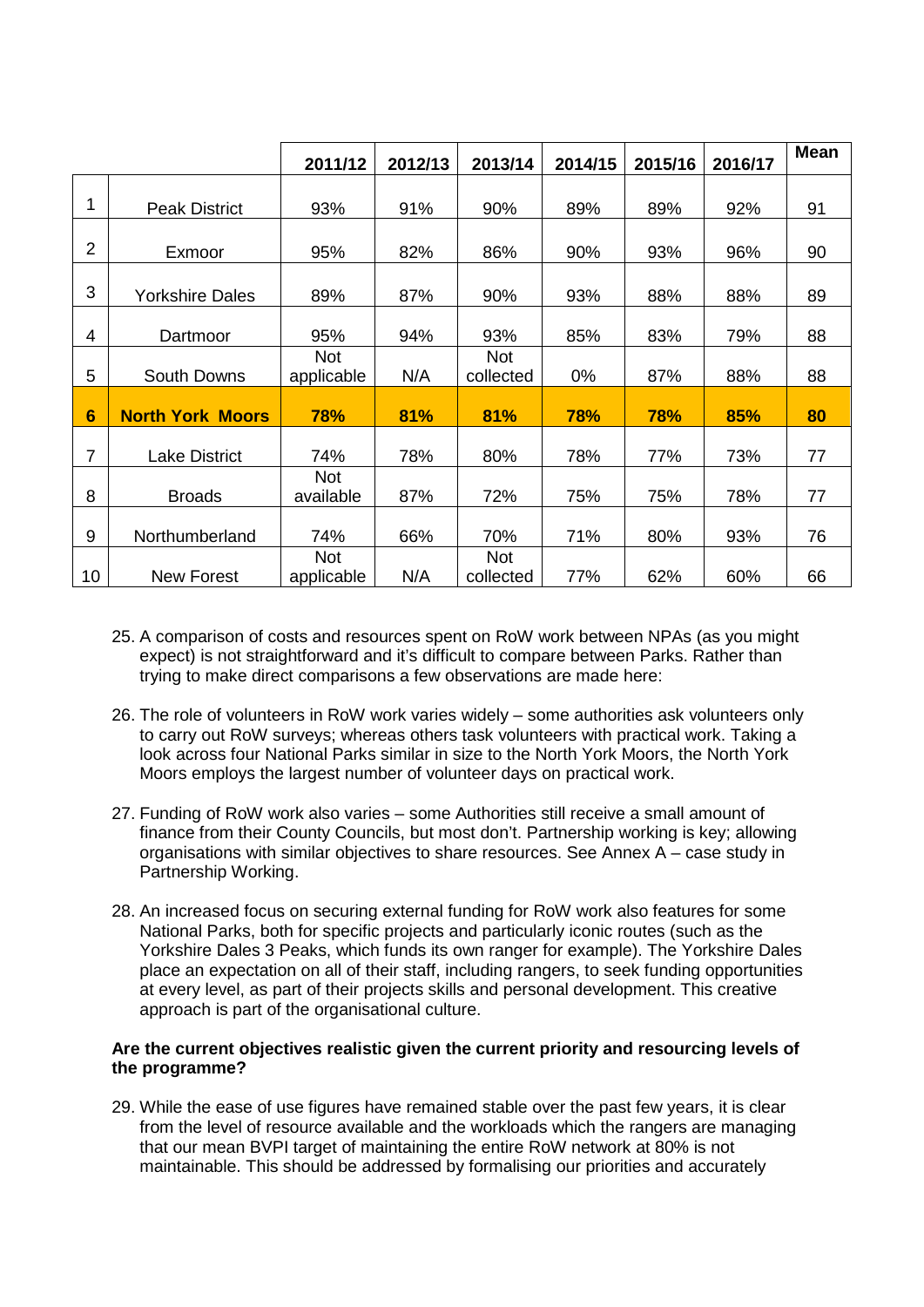measuring our performance against those priorities. This report is considered timely as it gives early warning to the Authority that long term changes need to be identified to protect the standards of our RoW network.

- 30. Ways of working on the RoW Programme have changed hugely in the past few years. Staff spend an increasing amount of time setting up tasks and supporting volunteers and apprentices to deliver work on the ground and, while this works well, the level of delivery has reached a peak. See coast study at Annex A – Coast to Coast walk.
- 31. At the same time the lifespan of longer term investment into bridges, boardwalks and other larger maintenance projects is reaching its end in a lot of cases and a longer term well prioritised plan is needed to address these larger proactive pieces of work. For example, the Riverside Walk at the Moors Centre has an Easy Access boardwalk which is around 15 years old. It is in clear need of replacement, and many other structures around the National Park are in a similar condition.
- 32. It is also relevant to note that H&S has moved on greatly in recent years, and in many cases bridge building will require scaffolding structures to ensure the safety of our staff and volunteers when working at height. This additional requirement is likely to increase the cost of a bridge substantially.
- 33. Staff have worked hard to develop the skills and support of a dedicated and hardworking volunteer team, but the capacity of staff to RoW this further is limited – with appropriate and interesting tasks not always on hand for volunteers to engage with.
- 34. It must be taken into account that while the role of a Ranger is naturally busy, and also highly rewarding, our Rangers are currently managing extremely high workloads and often feel overwhelmed by the amount that they need to do. It's important to be mindful of the impact that such a workload has on personal mental health, job satisfaction and home life.
- 35. The current Business Plan targets for adding an extra 5km of accessible route to the network and making the Cleveland Way 'stile free' are not currently on track to be met.

#### **How can the programme best be delivered in the future?**

36. Completion of this review has provided a timely opportunity for staff and volunteers to feed in their ideas on how the RoW programme can be better delivered in the future.

#### **Recommendations**

|               | Protected<br>Landscapes<br>review              | Provide feedback to the current DEFRA led protected landscapes review<br>on the issue of NPA's statutory responsibilities and funding for the<br>delivery of RoW maintenance after discussion with relevant local<br>authorities, potentially recommending that statutory responsibility for<br>maintenance of RoW is transferred from higher tier councils to NPAs<br>where applicable, along with proportionate funding.                  |
|---------------|------------------------------------------------|---------------------------------------------------------------------------------------------------------------------------------------------------------------------------------------------------------------------------------------------------------------------------------------------------------------------------------------------------------------------------------------------------------------------------------------------|
| $\mathcal{P}$ | Prioritisation of<br><b>RoW</b><br>maintenance | Formalise the intention to identify the most popular routes using a<br>percentage split (i.e. 20/80). Focus resources on maintaining the most<br>popular routes to a high standard.<br>Adopt a secondary prioritisation system to assist rangers in allocating<br>resources to the issues on the least popular routes - for instance any<br>dangerous reports will still need to be resolved immediately.<br>Publish prioritisation system. |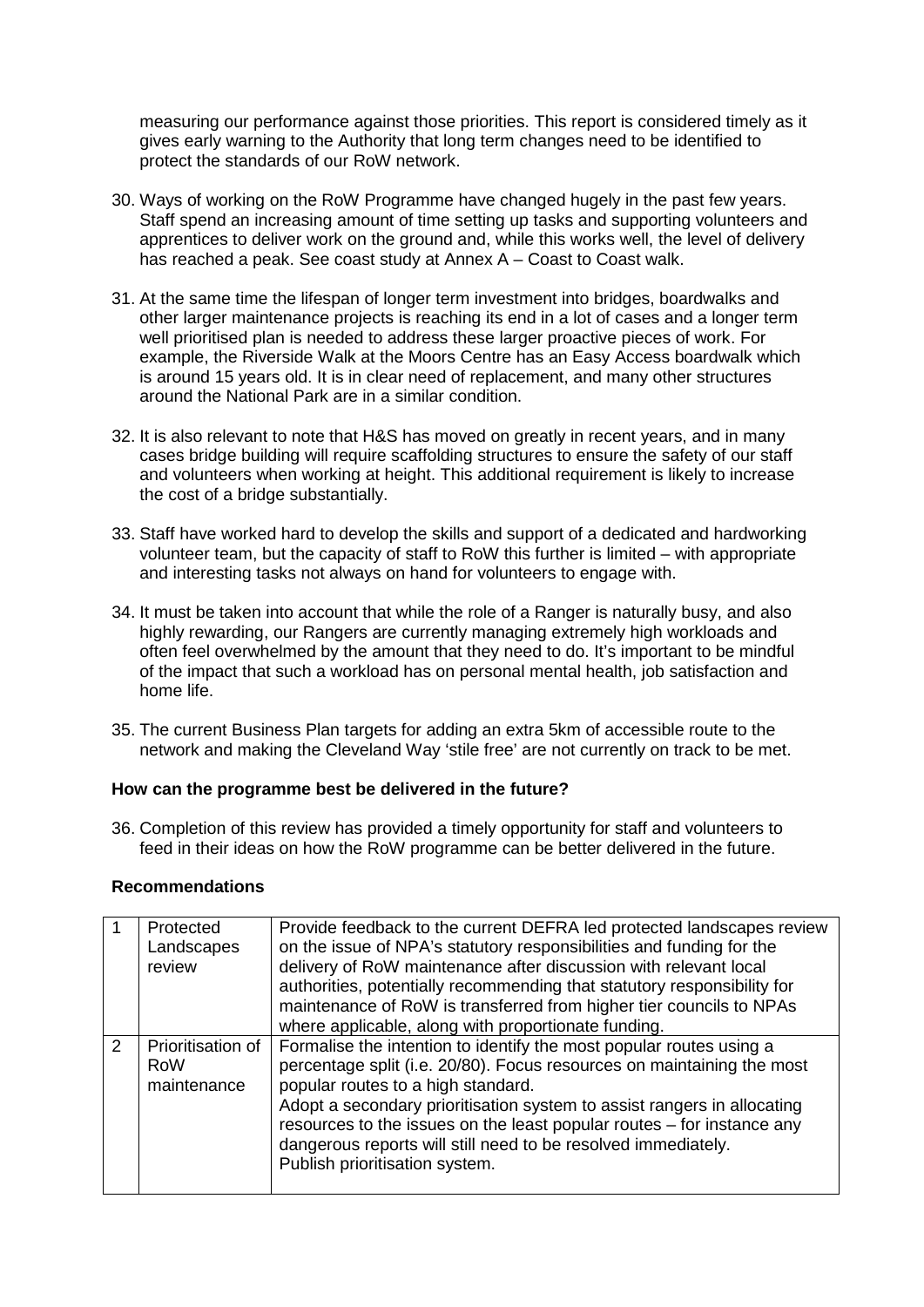| 3              | Performance<br>indicators       | Adjust BVPI ease of use system to select two separate samples. Set a<br>target of 80-85% for the most popular routes. Accept a target of 65-70%<br>for the less popular routes. |
|----------------|---------------------------------|---------------------------------------------------------------------------------------------------------------------------------------------------------------------------------|
| 4              | Performance                     | Routinely link our performance against PIs to actual spend in that area,                                                                                                        |
|                | indicators                      | to demonstrate cost effectiveness of budget allocation.                                                                                                                         |
| 5              | Easy Access                     | Easy Access routes to be considered priority routes for maintenance.                                                                                                            |
|                | routes                          | Decide on approach to BP target of 5km additional access, supported by<br>realistic funding.                                                                                    |
| 6              | <b>Regular RoW</b><br>reporting | Establish a stronger connection between Ranger Service, directors and<br>Members. Regular 6 monthly reports on RoW to the Directors, and an                                     |
|                |                                 | annual report to the Authority.                                                                                                                                                 |
| $\overline{7}$ | Community                       | Develop path adoption schemes enabling community and volunteer                                                                                                                  |
|                | and volunteer                   | groups to take on low level, routine maintenance of less popular paths                                                                                                          |
|                | support                         | which are still considered important community links.                                                                                                                           |
| 8              | Framework                       | Continue work which has been starting making use of NYCC support to                                                                                                             |
|                | agreements                      | establish framework agreement to make savings on our highest spend                                                                                                              |
|                |                                 | areas.                                                                                                                                                                          |
| $9\,$          | <b>Car Parks</b>                | Conduct a strategic review of car park income generation. Identify<br>opportunities to enhance revenue from this area and calculate level of                                    |
|                |                                 | investment required. Establish requirement for dedicated role to manage                                                                                                         |
|                |                                 | this asset proactively.                                                                                                                                                         |
| 10             | Income                          | Incentivise and empower ranger staff to identify low level funding                                                                                                              |
|                | generation                      | opportunities for their projects - cRoWdfunding, corporate sponsorship,                                                                                                         |
|                |                                 | targeted donations where this can be shown to be adding to resource                                                                                                             |
|                |                                 | after staff time is fully taken into account. When staff see the money they                                                                                                     |
|                |                                 | generate directly funding the projects they are working on, they can be                                                                                                         |
|                |                                 | much more incentivised and solution focused.                                                                                                                                    |
| 11             | Infrastructure                  | Centralise details of all RoW infrastructure which has a shelf life,<br>schedule likely replacement date and identify funding gaps.                                             |
| 12             | Ranger                          | Review data on Ranger time-use and prioritise in line with B Plan and                                                                                                           |
|                | workload                        | this review; seek project or self-funded staff; for instance a RoW officer                                                                                                      |
|                |                                 | who could charge a fee for processing PPOs for the public or a ranger                                                                                                           |
|                |                                 | who works with corporate groups for a daily fee. Review duty ranger                                                                                                             |
|                |                                 | requirement and weekend working commitments                                                                                                                                     |
| 13             | Volunteers                      | Work closely with the volunteer team to connect with groups of people                                                                                                           |
|                |                                 | who are suited to the physically challenging tasks; offer challenges for<br>local gyms and running groups.                                                                      |
|                |                                 | Keep volunteers engaged with a varying programme of volunteer tasks.                                                                                                            |
|                |                                 |                                                                                                                                                                                 |

# **Future Action**

|   | Protected<br>Landscapes<br>review       | Provide feedback to the current DEFRA led<br>protected landscapes review on the issue of NPA's<br>statutory responsibilities and funding for the<br>delivery of RoW maintenance. | Within timing of<br>review                    |
|---|-----------------------------------------|----------------------------------------------------------------------------------------------------------------------------------------------------------------------------------|-----------------------------------------------|
| 2 | Prioritisation<br>of RoW<br>maintenance | Routes to be agreed by Rangers and Information<br>staff.                                                                                                                         | Oct 2018                                      |
| 3 | Performance<br>indicators               | New BVPI selection system adopted for November<br>2018 survey.                                                                                                                   | Nov 2018                                      |
| 4 | Performance<br>indicators               | PIs reporting to include the most recent financial<br>data.                                                                                                                      | End of year and<br>half year FRASC<br>reports |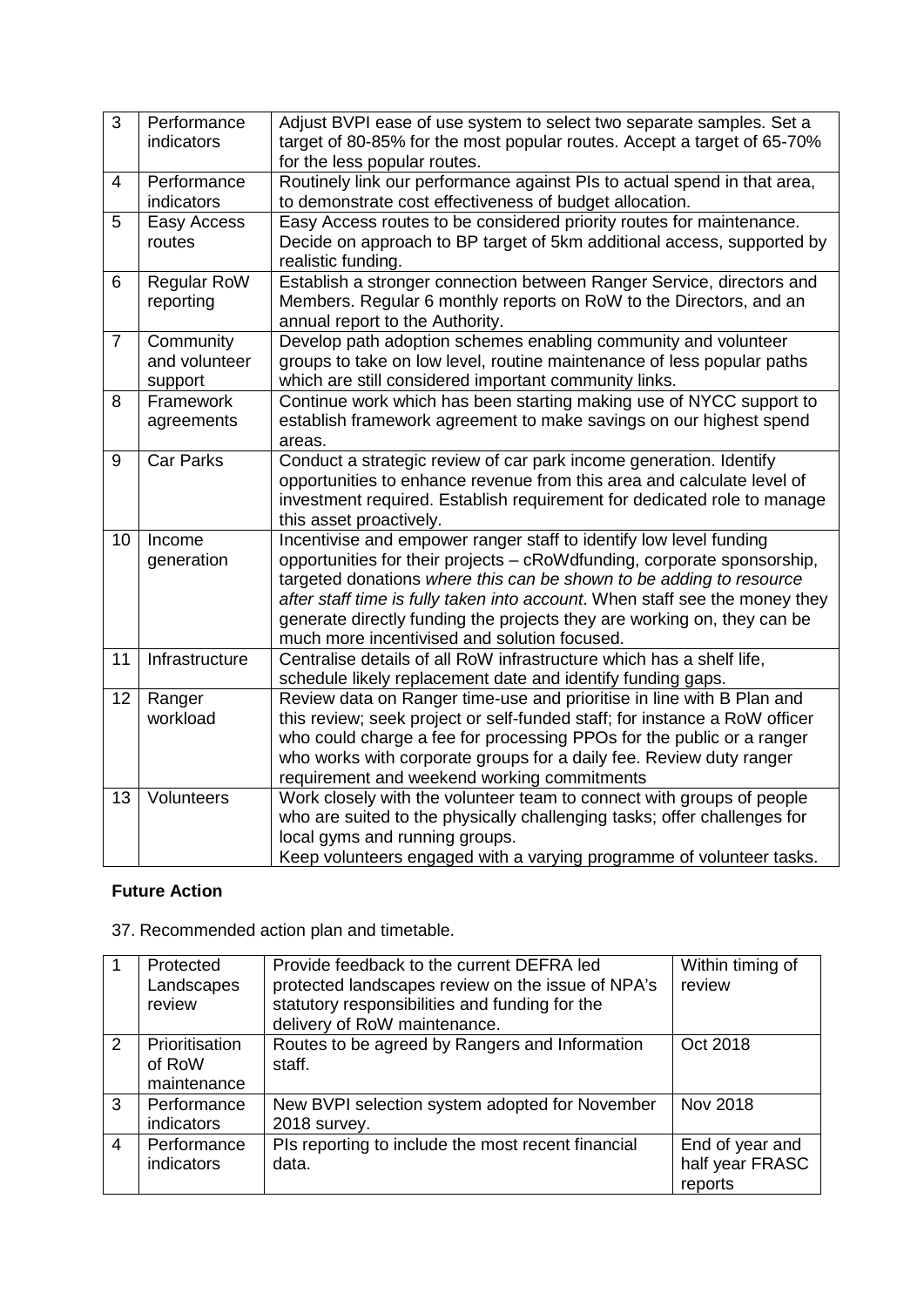| 5              | Easy Access<br>routes | Identify funding shortfalls in maintenance of current<br>routes;; assess cost of existing target; add this item<br>to list of external funding priorities. | <b>By Mar 2019</b>             |
|----------------|-----------------------|------------------------------------------------------------------------------------------------------------------------------------------------------------|--------------------------------|
|                |                       | Officers to review BP target of 5km additional<br>access in light of prioritisation exercise; report back<br>to Authority and DAG.                         | Sep 2018                       |
| 6              | Regular RoW           | Head of Recreation and Ranger Services to                                                                                                                  | Jan 2019                       |
|                | reporting             | commence reporting regime from Jan 2019                                                                                                                    |                                |
| $\overline{7}$ | Community             | Using Cleveland Way adoption scheme model,                                                                                                                 | Mar 2019                       |
|                | and volunteer         | identify priority areas and begin trial (one per                                                                                                           |                                |
|                | support               | ranger area).                                                                                                                                              |                                |
| 8              | Framework             | Review, and if appropriate extend accordingly.<br>Head of Recreation and Ranger Services to work                                                           | Sep 2019<br><b>By Mar 2019</b> |
|                | agreements            | with NYCC team to identify opportunities for                                                                                                               |                                |
|                |                       | savings and efficiencies, and implement with their                                                                                                         |                                |
|                |                       | support.                                                                                                                                                   |                                |
| 9              | <b>Car Parks</b>      | Conduct strategic review                                                                                                                                   | <b>By Mar 2019</b>             |
| 10             | Income                | Identify projects suitable for trialling new income                                                                                                        | Immediate                      |
|                | generation            | generation approaches. If successful, establish a                                                                                                          |                                |
|                |                       | model and encourage ranger staff to explore                                                                                                                |                                |
|                |                       | opportunities. Maintain balance and proportionality<br>- it should not increase workloads or lead to                                                       |                                |
|                |                       | additional projects being undertaken.                                                                                                                      |                                |
|                |                       |                                                                                                                                                            |                                |
|                |                       | Training to ensure all income generation efforts are                                                                                                       |                                |
|                |                       | aligned with NYMNPA values.                                                                                                                                |                                |
|                |                       | External funding bids across the organisation                                                                                                              |                                |
|                |                       | should prioritise those where Ranger time can be                                                                                                           |                                |
|                |                       | fully counted as match or fundable.                                                                                                                        |                                |
| 11             | Infrastructure        | Ranger Service to undertake project and present<br>deficiencies to MT.                                                                                     | Jan 2019                       |
| 12             | Ranger                | Seek creative methods of increasing our staffing                                                                                                           | <b>By Mar 2019</b>             |
|                | workload              | resource.                                                                                                                                                  |                                |
|                |                       | Conduct weekend working review                                                                                                                             |                                |
|                | Volunteers            |                                                                                                                                                            | Sept 2018                      |
| 13             |                       | Review the numbers and types of tasks that are<br>most difficult to resource; and source suggestions                                                       | Sept 2018                      |
|                |                       | about how we could find groups/individuals who                                                                                                             |                                |
|                |                       | would be most suited to those tasks. Consider                                                                                                              |                                |
|                |                       | implications (insurance) of 'challenge' tasks;                                                                                                             |                                |
|                |                       | research any other organisations who have done                                                                                                             |                                |
|                |                       | something similar.                                                                                                                                         |                                |

# **Future Funding/Resource Implications**

38. The existing ranger team is delivering a high value product over several different fields of work. The limit to which it can be stretched to cover external funding projects and volunteer support has been reached unless significantly lower RoW performance results than those shown in 3 above are accepted, which is not recommended. Further prioritisation is needed to keep workloads manageable at current staffing levels. This report recognises that any additional funding must be self generated and has set out possible opportunities for doing so –charging for corporate volunteer groups; innovative funding for small discrete projects; project funded ranger staff; self funding staff. In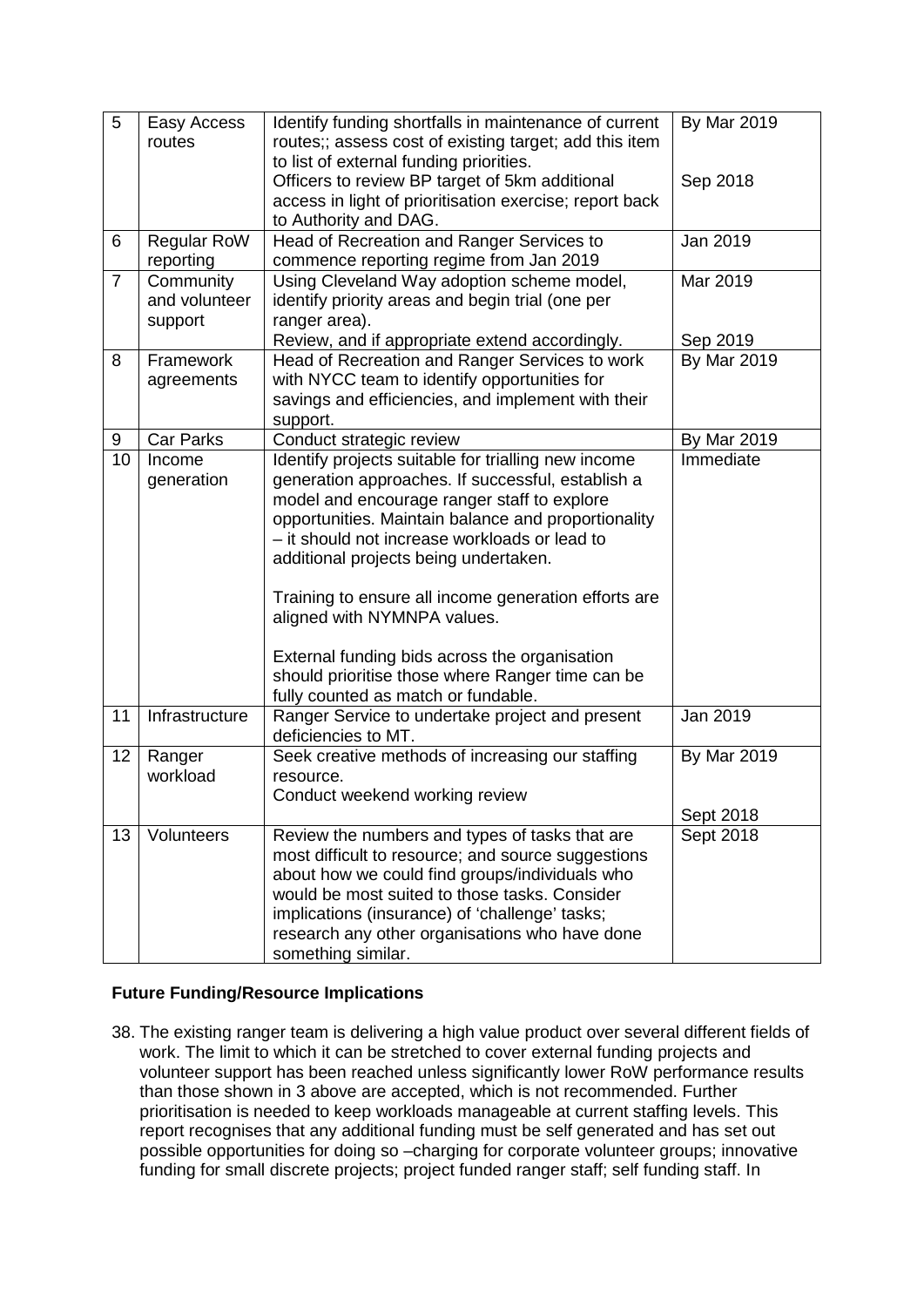addition it is corporately important to manage car parks better and more strategically; Within that, we must be mindful of protecting our values and our image. All efforts to generate income must be in accordance with our values so that the public perception of the North York Moors National Park as a friendly face and a public benefit is not damaged. Additionally, it must not impact adversely on staff workloads.

39. The review of the BP target attached to U3 must take into account the increased expense associated with maintaining Easy Access routes to the necessary standard and make recommendations accordingly.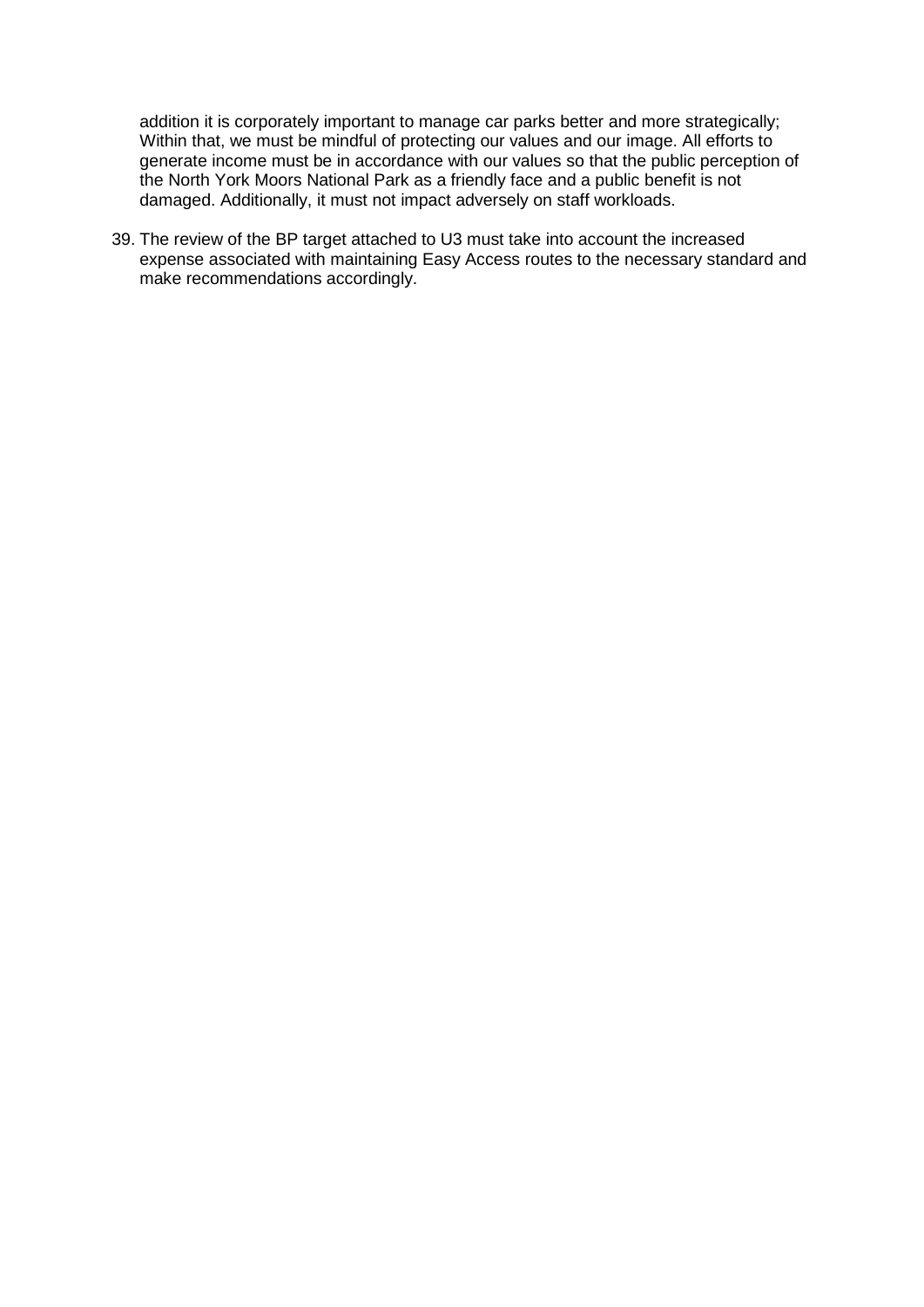# **Annex A to RoW Programme Review**

# **Ranger Case Studies**

#### **1. Partnership Working: Sheepwash, Osmotherley**

This case study refers to a working group which was successful in addressing anti social behaviour at a honey pot location. It does not refer directly to PROW, but the lessons which can be drawn demonstrate that effective and creative partnership working can be highly effective when focused on a problem area or issue.

Around 20 years ago a working group was convened to address the increase in anti-social behaviour and associated public safety at the honey pot location known locally as Sheepwash (the area around Cod Beck Reservoir and Scarth Wood Moor between Osmotherley and Swainby). Over the years the group has involved significant contribution from Yorkshire Water and the National Trust as the primary landowners, North Yorkshire Police, North Yorkshire Fire and Rescue Service, North Yorkshire County Council Highways, Hambleton District Council, Osmotherley Parish Council, Whorlton Parish Council, Cote Ghyll Caravan Park and the North York Moors National Park Ranger Service. The informal gathering has worked as a Problem Solving Group in line with government initiatives to tackle anti-social behaviour through the turn of the millennium and has evolved into an Action Group as major anti-social behaviour initiatives have started to show results through effective partnership working. Initially the initiative was chaired by North Yorkshire Police and has passed to the North York Moors National Park Ranger Service for the last 10 years.

Initially the focus of the group related to anti-social behaviour associated with illegal camping and parking issues that caused disruption to the free flow of traffic, service busses and emergency services. Sheepwash is uniquely a rural location, now, with a Designated Public Place order that allows the Police to remove alcohol from people participating in anti-social behaviour, this has been a successful initiative in dissuading people from camping (they like their alcohol more that they like camping. The National Park Ranger Service has been key in attracting Police resources to join in joint patrols in specifically tackling this issue. Inconsiderate parking has been partially tackled through the National Trust formalising their car parks and North Yorkshire County Council Highways introducing a Clearway Order to stop parking on the highway and associated verges. Dangers of swimming in reservoirs has been a key public safety topic following two dRoWnings in Cod Beck Reservoir in the space of 18 months a number of years ago. Initially the National Trust employed a local resident as a Warden for the locality but as funding became constrained for them Yorkshire Water stepped in to match the funding if terms of employment could be agreed upon, it was clearly uneconomic for the Warden to become self-employed so the North York Moors National Park Authority has taken on the employment of the Sheepwash Joint Ranger through a Yorkshire Water grant annually for the last 11 years. With the various initiatives having positive effects on the environment a group of local dog walkers have now volunteered as Wardens for the National Trust to carry out twice daily litter picks to keep on top of the background accumulation of litter.

Similarly, as Yorkshire Water have seen the improvements through the partnership working, they have improved access around Cod Beck Reservoir by improving the permissive paths available to the public. Initially these paths were only connected via stepping stones so this caused issues for people with limited physical abilities of with push chairs and mobility scooters who were under the misapprehension that the improved route was circular. To resolve this issue in 2017 the North Yorkshire County Councillor for the Ward gained grant funding from North Yorkshire County Council and North York Moors National Park to build a connecting bridge. The National Park Ranger Service managed the design and planning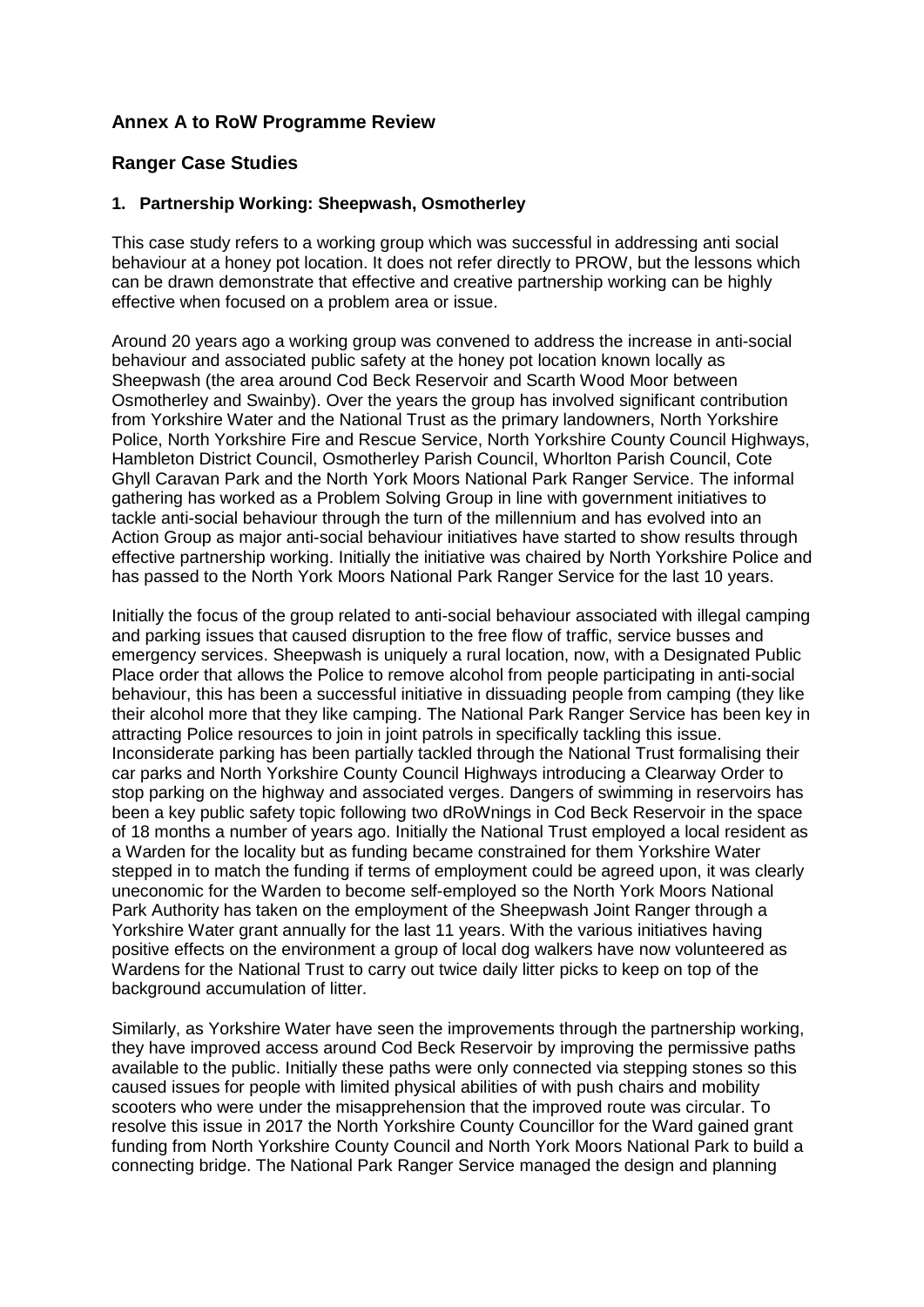process and the bridge was constructed over the winter of 2017/2018 almost single handed by the National Park Maintenance Ranger for the area with some support from National Park Apprentices and a little bit of voluntary assistance. The bridge has been greatly received by visitors and Yorkshire Water are currently (July 2018) removing the last obstacles to the route being a single level easy access trail, by removing two flights of steps and replacing them with an engineered slopes.

Simon Bassindale, West area Senior Ranger

# **2. Established Volunteer Groups**

Volunteer groups are a major part of the volunteering offer in the National Park. Aside from Voluntary Rangers (which has been established for many decades) the volunteer groups are the longest established volunteering opportunities available with the HOBS group (2001) and the Heritage Coast Volunteers (Coasties 2005) being the longest established.

Both these groups carry out a weekly task, HOBS Tuesday and Coasties Wednesday, and do this for the entire year. Cancellations are few and usually due to very bad weather or other operational difficulties and never because the volunteer numbers have not been adequate. This level of commitment and the longevity of these groups is a testament to the effectiveness of organising volunteer in this way.

A key part of their effectiveness is having good task organisers and leaders and a consistency in the task leaders. Experience has proven that staff lead tasks are the most effective.

### **What are the plus sides of group working?**

- A regular committed volunteer workforce who volunteer in sufficient numbers to allow tasks to go ahead regardless of job type or weather.
- A group that form friendships and commit to each other and the group thereby strengthening the commitment to the task and the National Park
- Relatively easy for task leaders to organise and administer
- Knowledge that task leaders can rely on enough volunteer each week to carry out a task – the job will get done
- Individuals within the group learn the necessary skills to carry out the tasks asked of them and after a short period of time have all the skills necessary
- All the volunteers are familiar with the necessary health and safety requirement of the task, notwithstanding they are reminded at every task
- Communication between the group and the National Park and within the group individuals is effective

#### **Possible negative side of group working and measures to mitigate against this.**

- Group can become closed and cliques form
- If closed the group has no means of replacing members when they leave it will eventually become less effective and ultimately cease.
- Members age together and can become less able to carry out the required task

The simple way to avoid the above negative side of group working is to be positive about recruitment to the group. This doesn't mean new members are needed all the time but that there is an understanding from within the group and the group organisers that new volunteers are needed to maintain and sustain the group into the future - active recruitment at the appropriate time.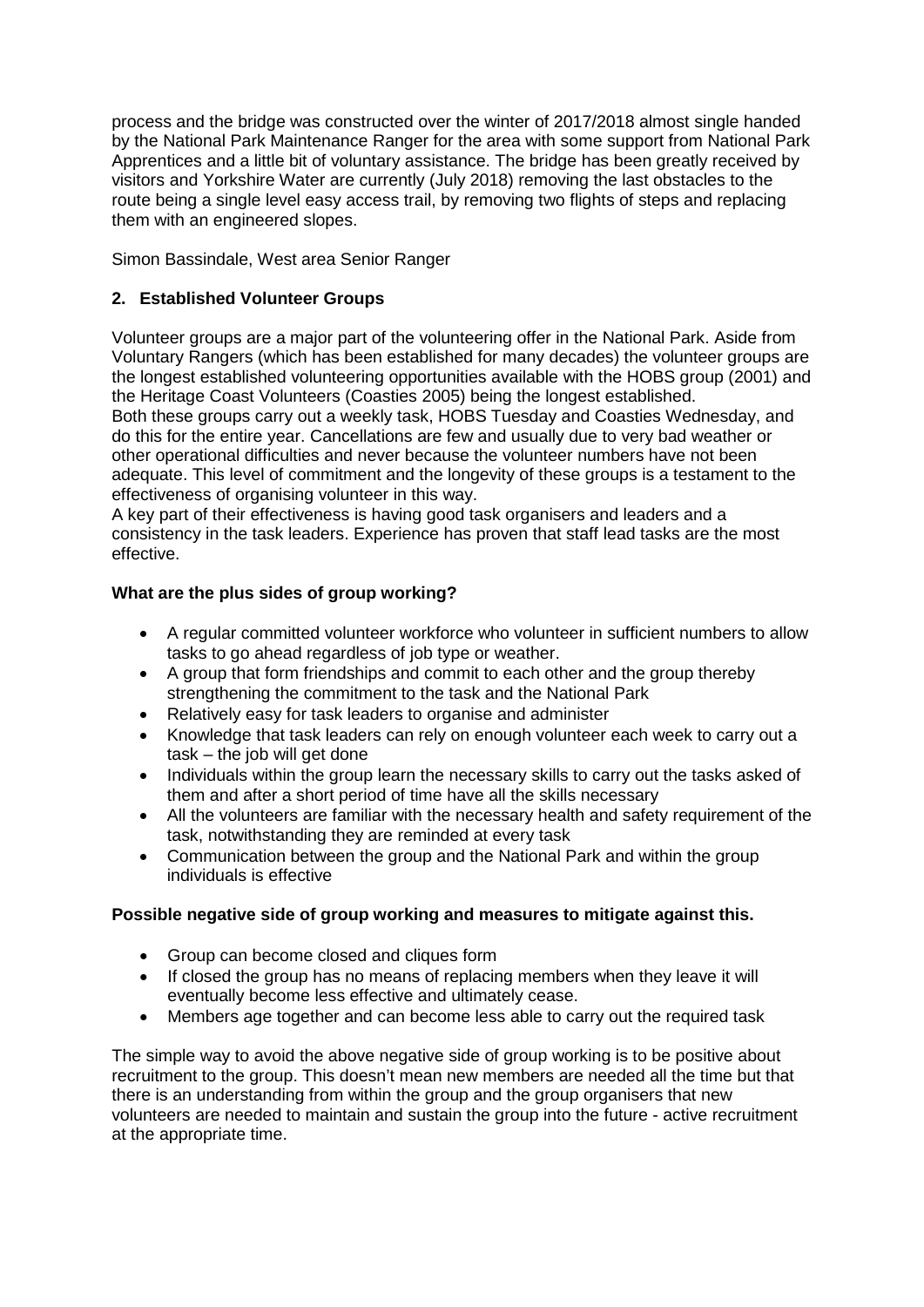# **Conclusion**

Groups managed correctly, with appropriate levels of recruitment are consistency of task leaders are able to carry out regular tasks with little by way of administration. They develop and maintain a high skill level for the task.

They work very well together and understand and work to each other's strengths.

They form very strong bonds with each other and the task leaders to the benefit to the of the National Park (getting the task done).

They are very visible and active ambassadors for the National Park.

Bernie McLinden, Coast area Senior Ranger

#### **3. Coast to Coast Walk – Littlebeck, a S106 Project**

### **The project**

In May 2017 several access projects were awarded funds as part of the 106 agreement with Sirius Minerals. One of which was to improve access in Sneaton Forest and along Wainwrights Coast to Coast walk.

Confirmation of 106 funds and project allocation came part way into the financial year when work programmes and appraisal objectives had been set. The 106 project proposals and cost estimates were over 3 years old and needed to be revised. The Ranger adjusted the annual work programme for the North Ranger Team and appraisal objectives were reviewed to accommodate the 106 project. Some ranger led projects were abandoned in 2017. The Ranger provided revised and fully costed proposals, some of which were subject to landowner agreement. The Ranger attended a Local Access Forum meeting to consult members and took them on a walk along the proposed route. Local Access Forum members were very supportive of the proposals.

#### **Landowners**

The Ranger consulted landowners, parish councils and communities and several meetings took place to agree work, access, car parking etc. Some landowners were more agreeable to the proposals to enhance access within the wood, than others. Two proposals were sadly abandoned as the Forestry Commission were not willing to grant permission for access improvements/ provision.

#### **A project of two halves…**

It was clear that the project would need to be delivered in two parts. One half of the woodland was accessible with machinery and lent itself well to employing contractors to construct tracks and install drainage. The Ranger produced the specifications and plans and undertook training on the My Tenders portal on which the projects were advertised. The Ranger organised two site visits with 11 interested contractors. The project received a range of offers and the lowest bid came from a company not previously known to the Authority and the offer was significantly lower than others. The Ranger talked this through with the company, followed up references and visited some recent work under taken by the company. Satisfied that the company could deliver the work to a satisfactory standard, the Ranger appointed the contractors. The Ranger managed the health and safety aspects, attended pre-commencement meetings and visited several times during delivery. The tracks and drainage system were installed to a high standard and received a great many compliments from users enjoying the improved access.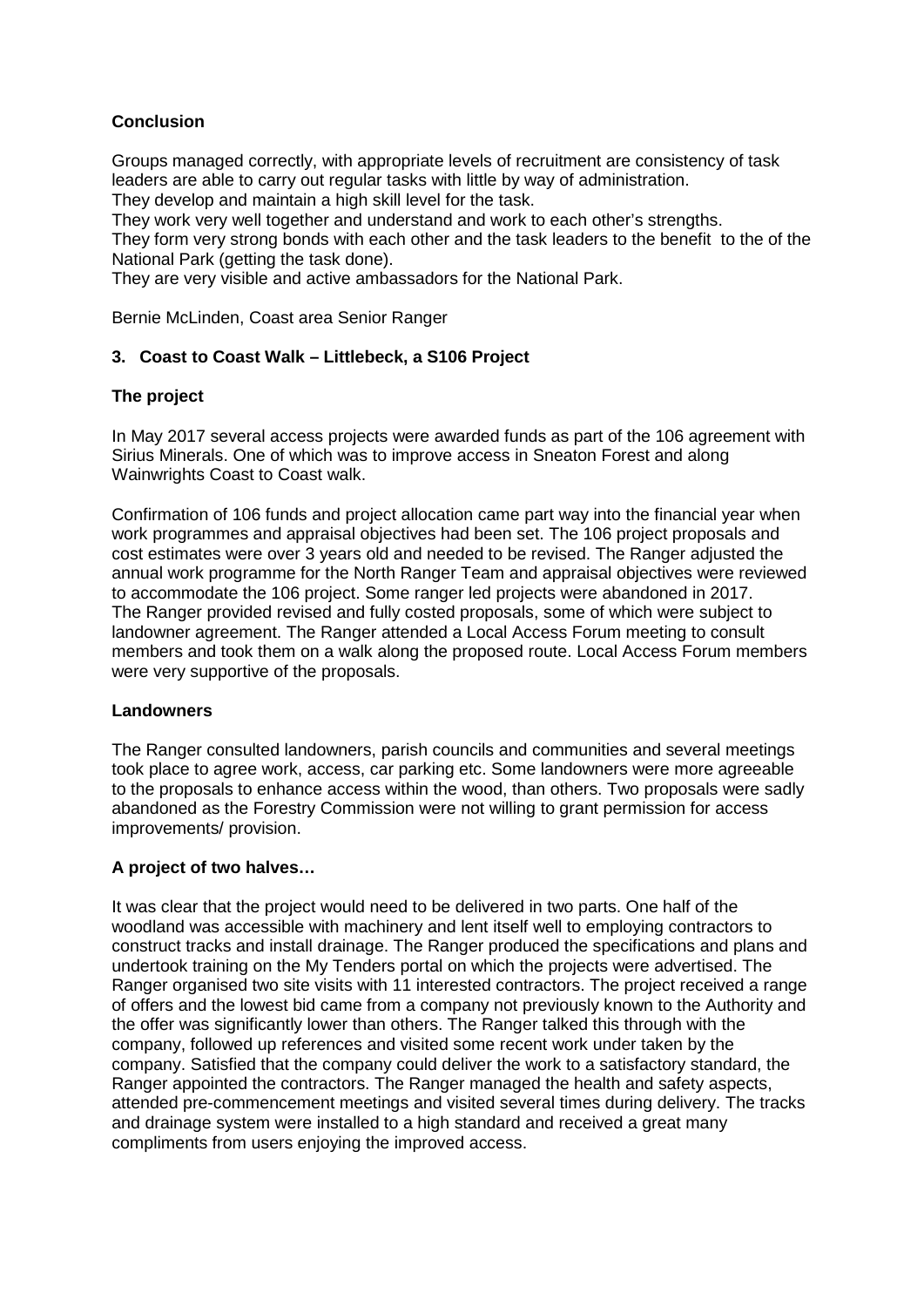The other half of the woodland had limited access and all materials needed to be transported on foot. This part of the project involved replacement of lots of structures including boardwalks, steps and bridges and some surfacing and drainage work. The terrain, difficult access and type of work involved would have made it difficult to find a contractor willing to undertake the work and costs would have certainly exceeded the budget. The Ranger decided to deliver this part of the project with volunteers. It was clear that this would be one of the biggest and longest tasks that had been undertaken by volunteers in the national park. New specifications were drawn up taking in to account the longevity of structures, the integrity of materials and solutions for non-slip surfaces. Materials were ordered/delivered in stages as storage space was limited and transported to site to coincide with big group tasks. The ordering, transport and movement of materials presented a major logistical challenge.

#### **Recruitment of Volunteers**

Volunteer task dates ran from September to May, 1-2 days per week. Each task needed a trained task leader. The two Area Rangers needed assistance in leading these volunteer tasks in addition to managing other aspects of the project and a heavy work load across the wider area. The Rangers organised a familiarisation day and asked the Volunteer Task Leaders if they would like to be involved in delivery of the project. Four Volunteer Task Leaders signed up to help and attended a training day with the Rangers. The Ranger advertised the volunteer task dates on My Volunteer Page, by email to partner organisations and to corporate groups.

A considerable amount of time was spent on recruiting and organising volunteers and corporate groups, transport, parking, risk assessing and training Over 100 hundred volunteers were involved in the project, most volunteers returned more than once and some attended many tasks, keen to see it through to completion. Rangers and volunteers were joined by Wildlife Trust staff and volunteers, staff from TSYS, Sirius Minerals and Junior Soldiers. On a few occasions no volunteers signed up, leaving Rangers to work alone and some tasks were cancelled due to extremely poor travel or site conditions.

#### **Challenges**

Access to site was on foot only; all materials had to be carried in. Rangers, Volunteers and Apprentices made over 800 trips through the wood to carry in timber, tools and stone. Over 40 tonne of stone was carried up to a mile in buckets and wheelbarRoWs. Over 400 pieces of timber (including heavy beams) were carried over a mile in to the wood.

In the early months, site conditions were good and the weather was warm and dry. As time went on, rangers and volunteers worked through storms, snow and extremely wet and cold conditions. Early winter nights shortened the working day. It became difficult to keep things dry or to dry out tools, PPE for the next task. Regularly working in deep mud and water meant that volunteer's personal clothing and belongings were damaged, degraded and still wet on return to task. This raised the question of provision of work wear for regular volunteers.

Tools were working hard, in damp conditions and started to break. Materials didn't turn up as requested and ranger had to think in their feet to reorganise groups and tasks. Late orders had to be moved to site with fewer people available than originally planned.

Mid way through the project and the evening before a large task with the Junior Soldiers the Ranger's trailer was stolen from the compound, it contained all of the wheelbarRoWs and spades. The Ranger had to come up with a useful task for 40 soldiers with 1 hours' notice. Volunteers became tired and fed up tediously carrying buckets filled with stone up and down slopes and multiple flights of steps. Rangers installed stone chutes made from drainage